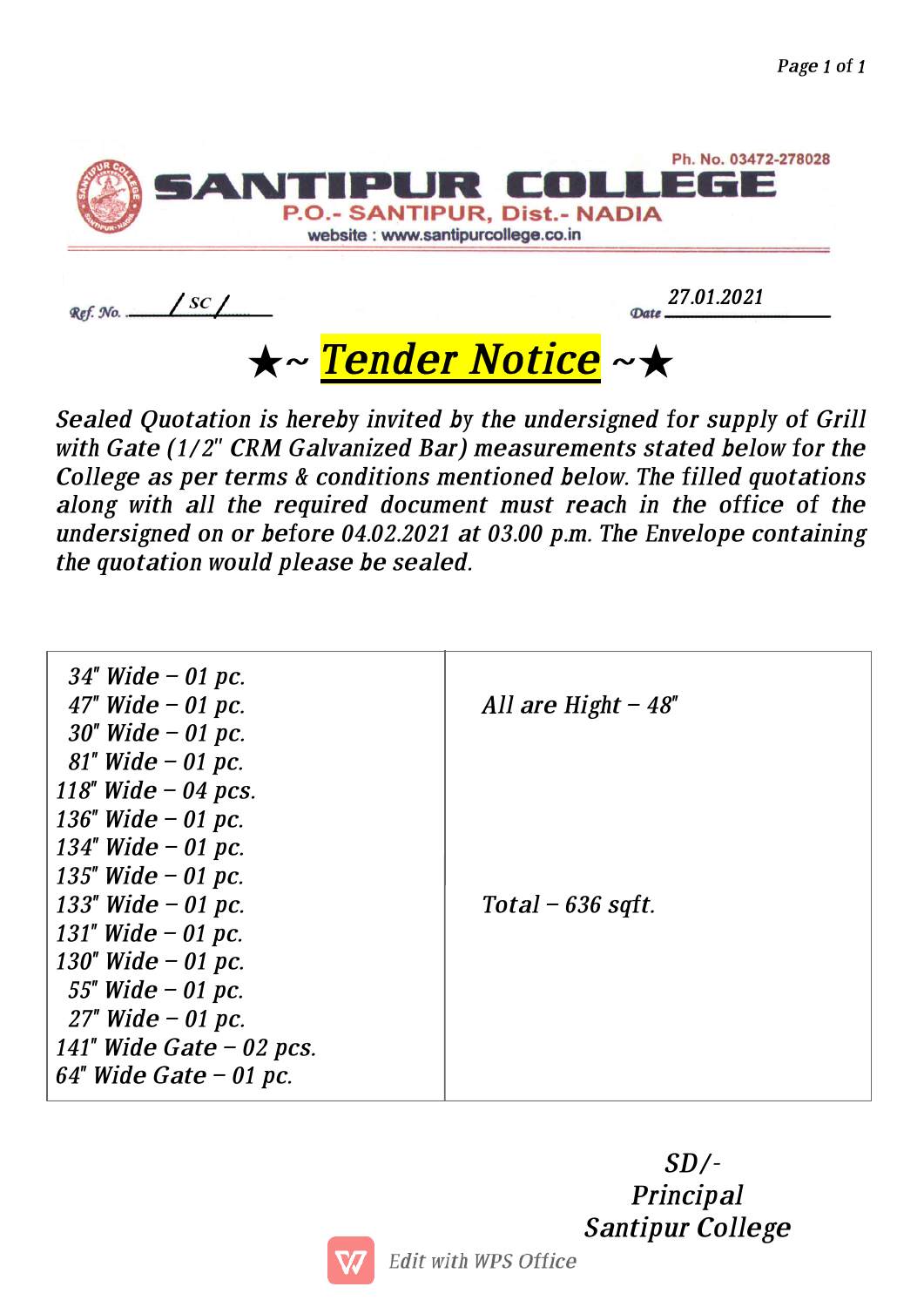## "OUOTATION FOR SUPPLY OF Grill with Gate (1/2" CRM Galvanized Bar)"

## ~ TERMS & CONDITIONS ~

- A) The quotations received after this deadline & unsealed shall not be entertained under any circumstances whatsoever. In case of postal delay Santipur College will not be considered and no correspondence will be entertained in this matter.
- B) Quotations must be in the enclosed prescribed Performa on the letter head of the firm duly signed by the Proprietor/ Partner/Director or their authorized representative. In case of signing of quotation by the authorized representative letter of authorization must be attached with the quotation. Quotation must be reach at the Santipur College, Santipur, Nadia, West Bengal, PIN-741404 within stipulated time period.
- C) Rates must be quoted in Indian rupees and specified Taxed extra if any must be written separately.
- $D)$  Rates must be quoted FOR basis (including Freight charges, insurance, installation etc.)
- E) No overwriting or cutting is permitted in the rate. If found, the quotation shall be summarily rejected.
- F) The rates quoted must be valid for 45 days minimum from the date of opening of the quotation and silence of any tendered on this issue shall be treated as agreed with this condition.
- G) The firm/agency may satisfy the following conditions and attach self-attested copy of the same with the quotation.

Firm shall be registered with the Government of West Bengal/ Central Government.

- The firm shall have Valid GST/ Other Taxes and IT PAN.
- The firm should not be black listed by any Govt. Agency/Department.